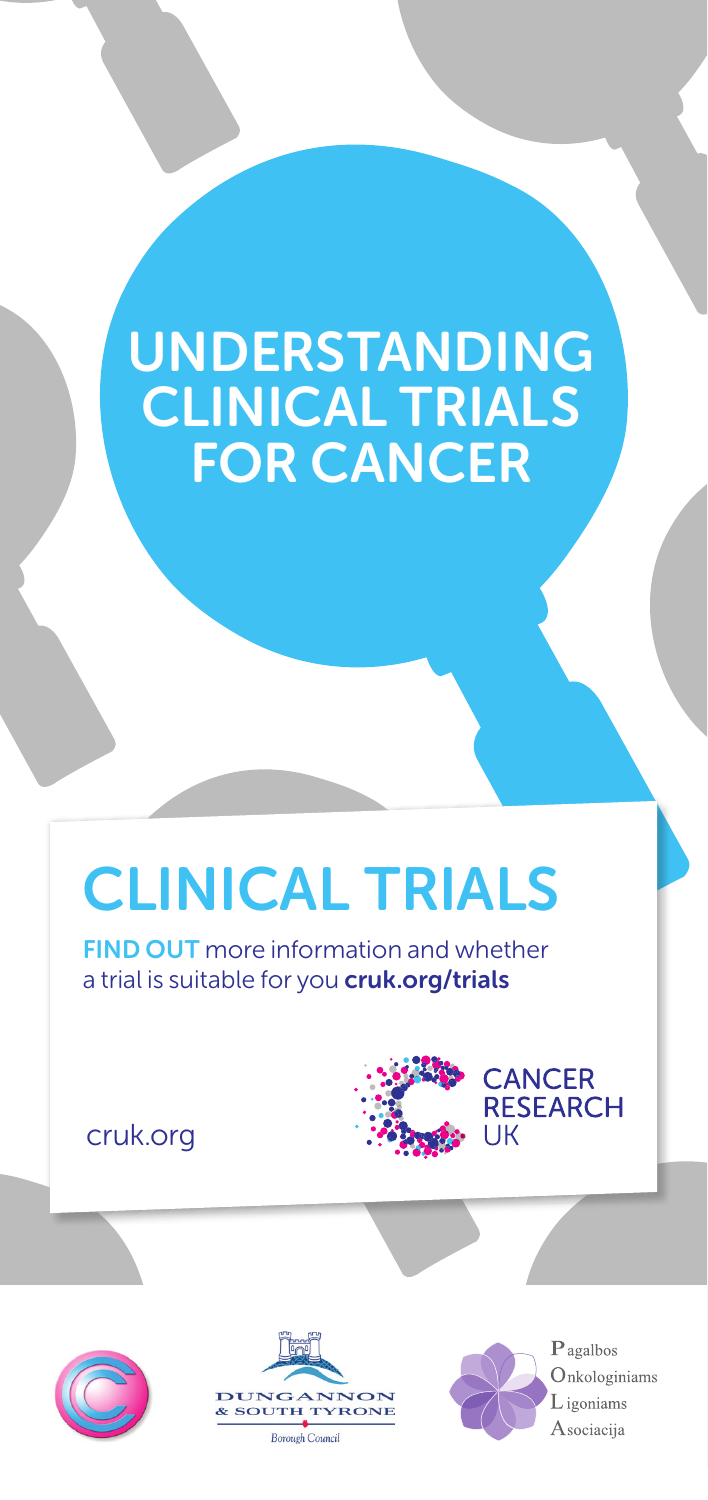# We know that people affected by cancer have a lot of questions. We can help you find reliable, clear and easy to understand answers.

In this leaflet you can find out about:

- what clinical trials are
- the benefits and drawbacks
- how to find out whether there is a suitable trial for you.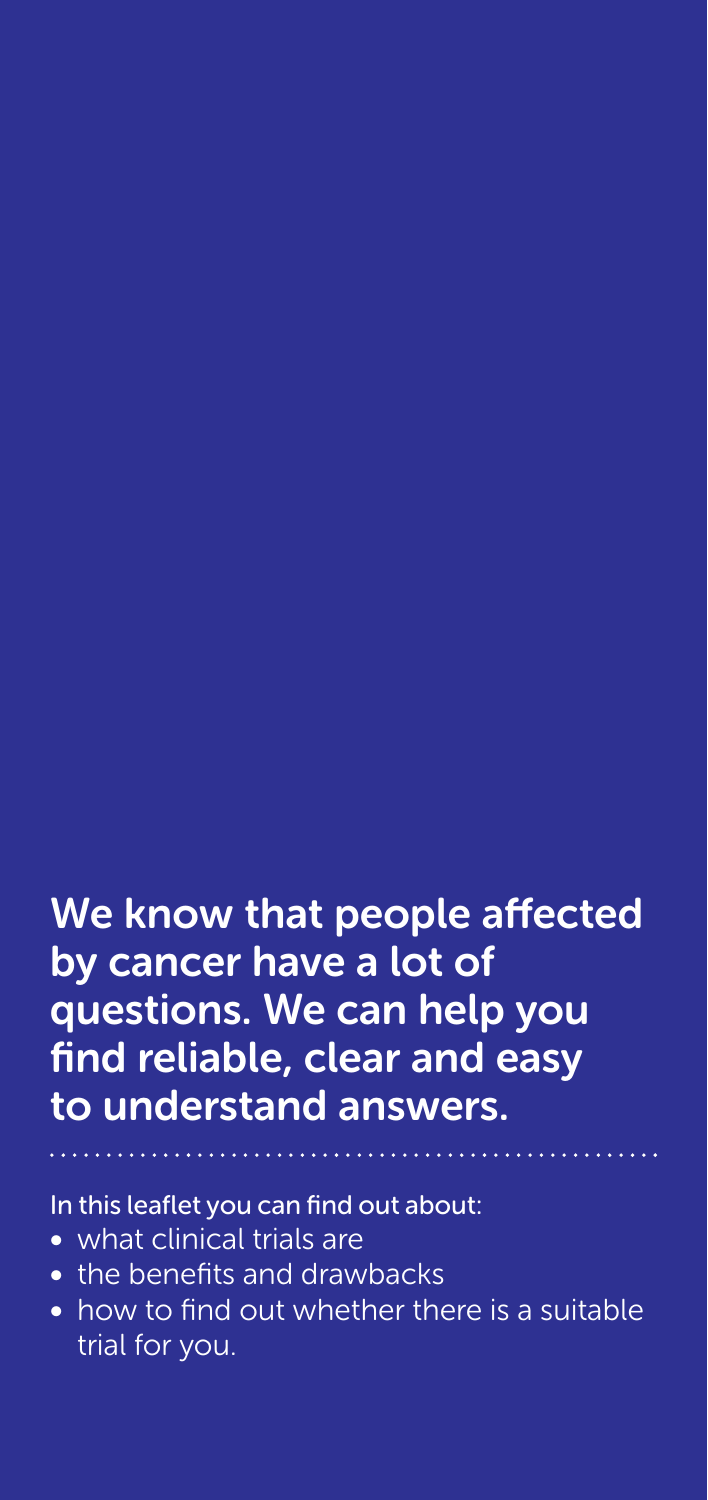### What is a clinical trial?

Medical research studies involving people are called clinical trials. Clinical trials in cancer test new treatments, ways to reduce side effects of treatment and to control symptoms. They may also investigate the causes of cancer and new ways of preventing, diagnosing or screening for cancer.

# Trials are the only reliable way to find out if a new treatment:

- is safe
- has side effects
- works better than the current treatment
- helps you feel better.

Your safety is very important. Your doctor and the research team will monitor your health closely throughout the trial.

### What are the benefits?

- You may have a new treatment that is only available in a clinical trial.
- You may have more check-ups, tests and scans than usual, which you may find reassuring.
- You will be helping to improve cancer treatments for future patients.

### What are the drawbacks?

- You may have to make more trips to hospital.
- The extra tests and check-ups could increase your worry about cancer.
- You may have to do some paperwork.
- You may have unexpected side effects from the new treatment.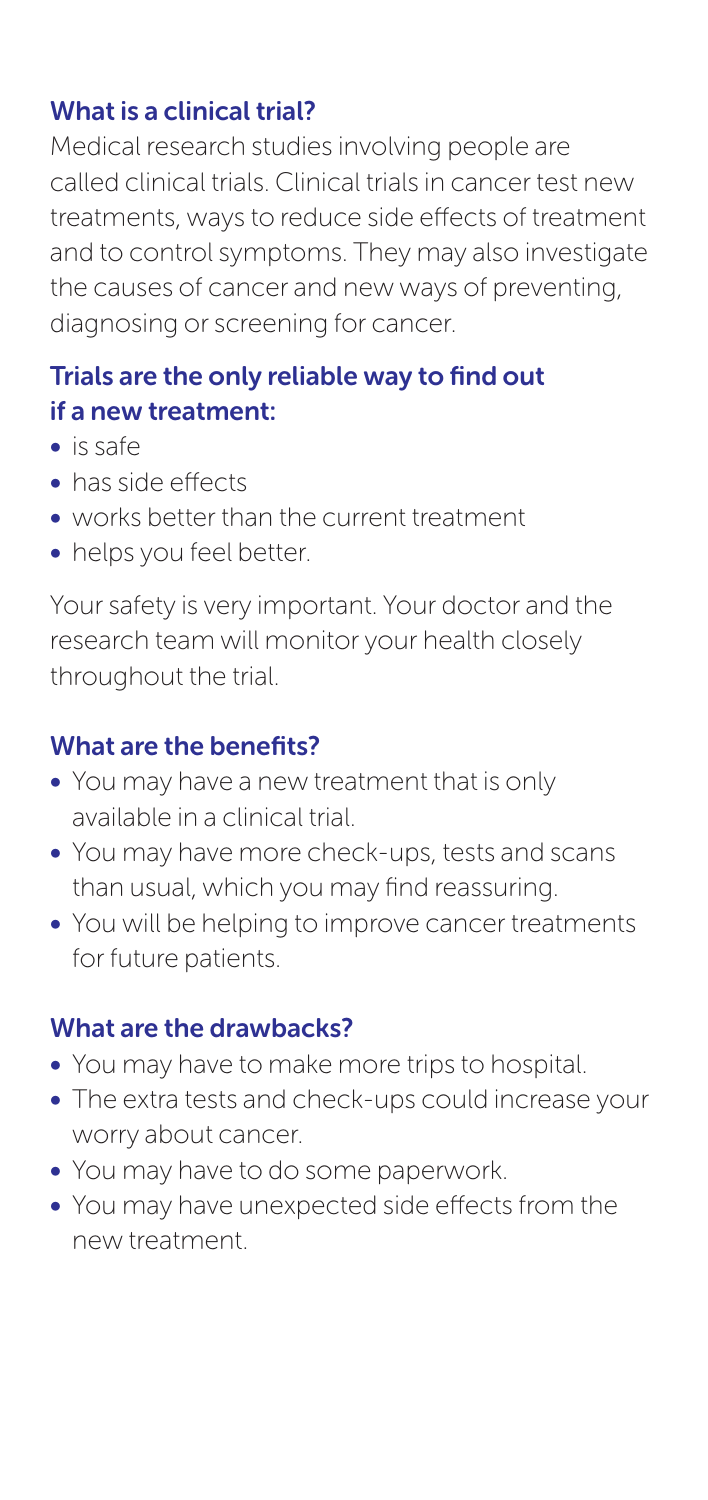### How do I know if a clinical trial is safe?

If you agree to join a trial, all the possible risks and benefits of taking part will be clearly explained to you. You can also withdraw from a trial at any point, and don't have to give a reason. You will then have the standard treatment for your type and stage of cancer.

New treatments are carefully researched in a laboratory before they are tested with patients. But there is some risk with any new treatment, and no guarantee that it will be better than the standard treatment.

### How do I join a clinical trial?

Speak to your cancer specialist if you are interested in taking part in a clinical trial. You can also look at the clinical trials database on our website cruk.org/trials. It lists clinical trials around the UK supported by both Cancer Research UK and others. You can print out information from the website and talk it over with your specialist. If there is a trial that is suitable for you, your specialist will refer you to the doctor who is organising the trial.

> In the UK around 20% of people with a cancer diagnosis now take part in clinical trials.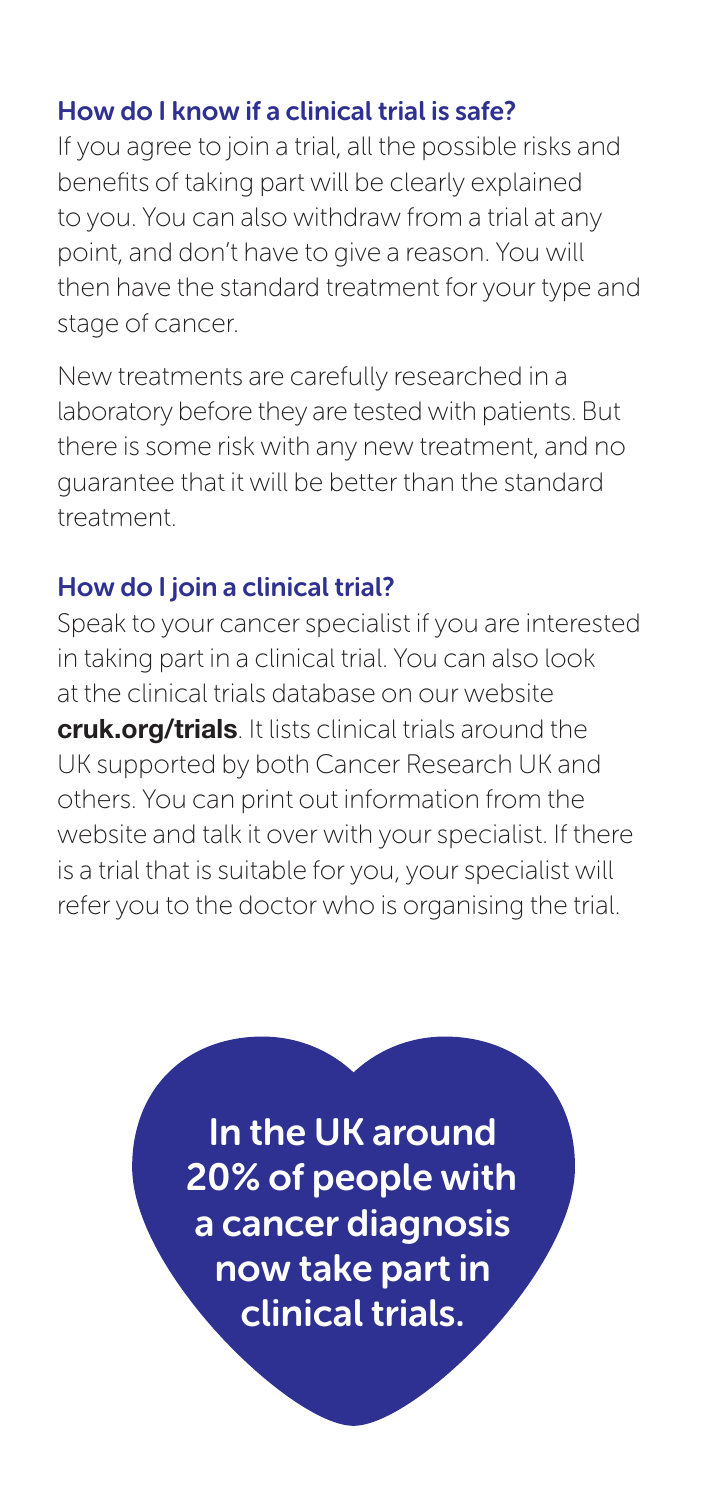### Different types of clinical trials

There are four main types or phases of clinical trials. One phase of the research is completed and the trial moves into the next phase. Each type of trial aims to find out something different about the new treatment or procedure. Some trials cover more than one phase.

Phase 1 trials are often small, and are the earliest tests of a new treatment. They aim to find out the safest dose to give and what the side effects are. People entering Phase 1 trials often have advanced cancer and have had all available standard treatments.

**Phase 2** trials look at how well a treatment works for particular types of cancer. They also tell doctors more about the best drug dose to give, possible side effects and how to manage them.

**Phase 3** trials test a new treatment against the best available current treatment (the standard treatment). They are much larger than Phase 1 or 2 trials. If a Phase 3 trial shows that a new treatment gives better results, it may become the new standard treatment. Many also include a 'quality of life' study to find out more about how treatment or illness affects you.

Phase 4 trials are for treatments that are already licensed. They aim to find out more about side effects, long term risks and benefits.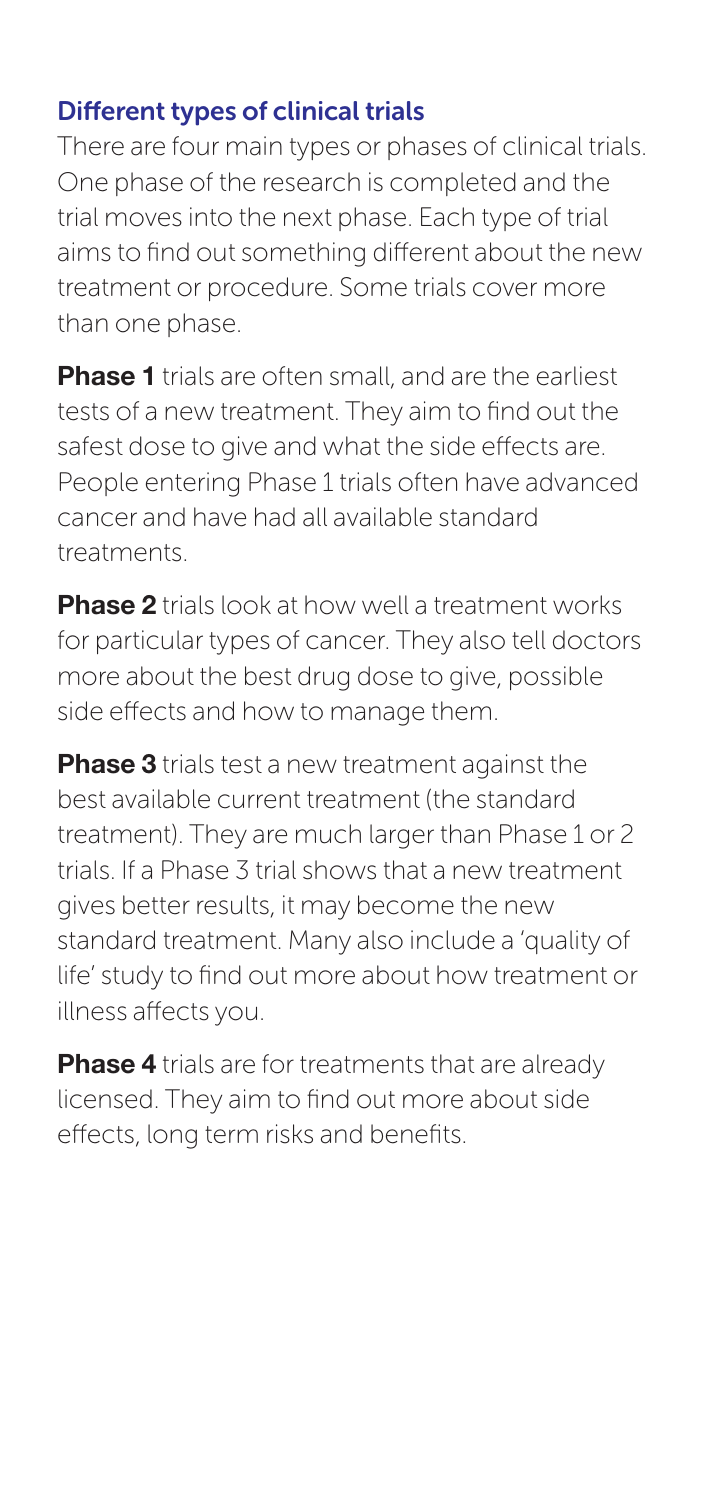#### What are randomised trials?

Many clinical trials are randomised. The people taking part are randomly assigned to different treatment groups – neither you nor your doctor can choose which group you are in. This ensures that the results of the trial are not biased for any reason as each group has a similar mix of patients, with different ages, sexes or states of health.

### Cancer Research UK and clinical trials

Cancer Research UK currently supports almost 250 clinical trials testing new drugs and treatments for cancer. This is part of our commitment to understanding cancer and ensuring that laboratory research moves on to clinical research to improve the lives of all those with cancer.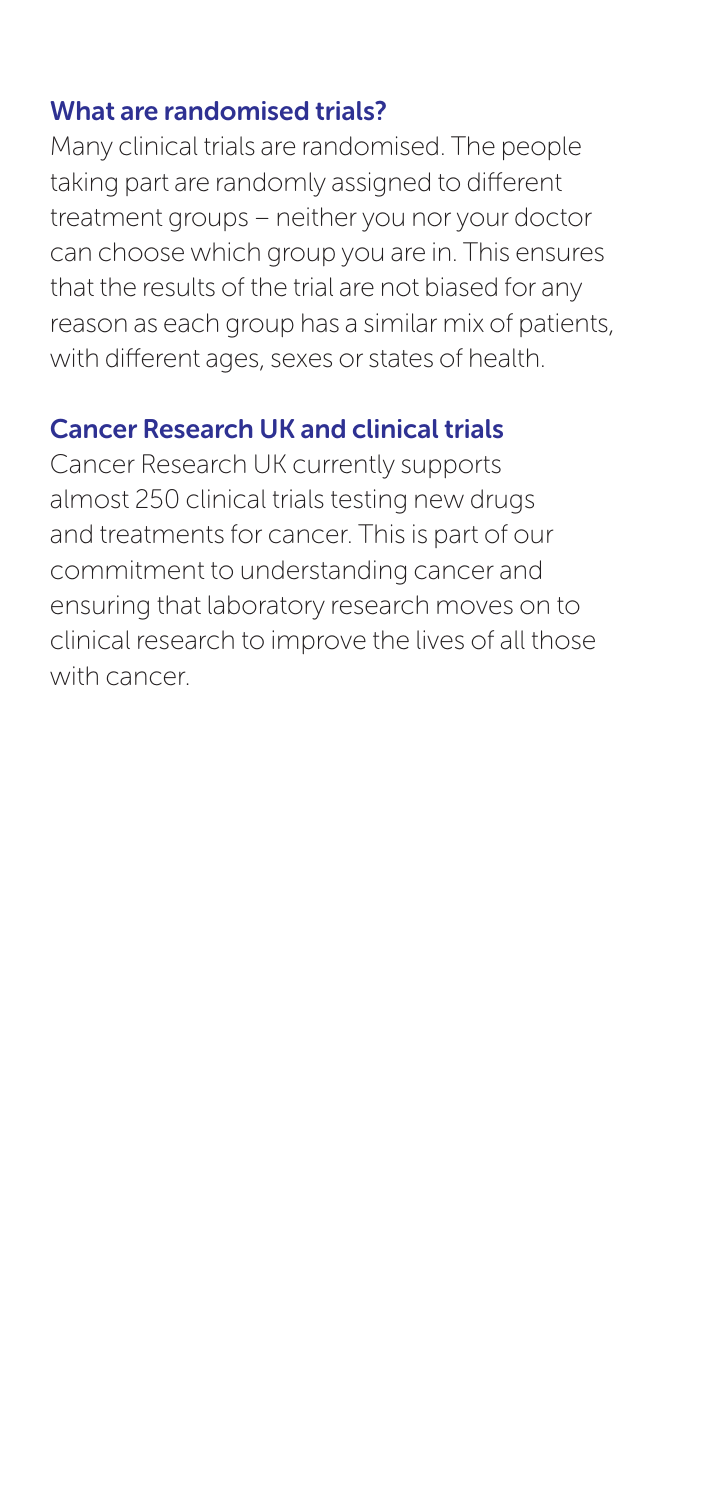'I was delighted to take part in this clinical trial as it has got the potential to really help other people'

# Wendy Hedge

In 2011, I was diagnosed with cancer of the ureter – the tube that takes urine from the kidney to the bladder. As part of my treatment I had a chemotherapy drug called cisplatin.

I have taken part in a Cancer Research UK trial called COAST, which is looking at whether giving high dose aspirin alongside cisplatin can help prevent the possible side effect of hearing loss.

My hearing remained unaffected throughout the treatment, but I haven't been told whether I was given a dummy (placebo) drug or the aspirin. Losing my hearing would have been an extremely unwelcome side effect, so hopefully this trial will be a real success.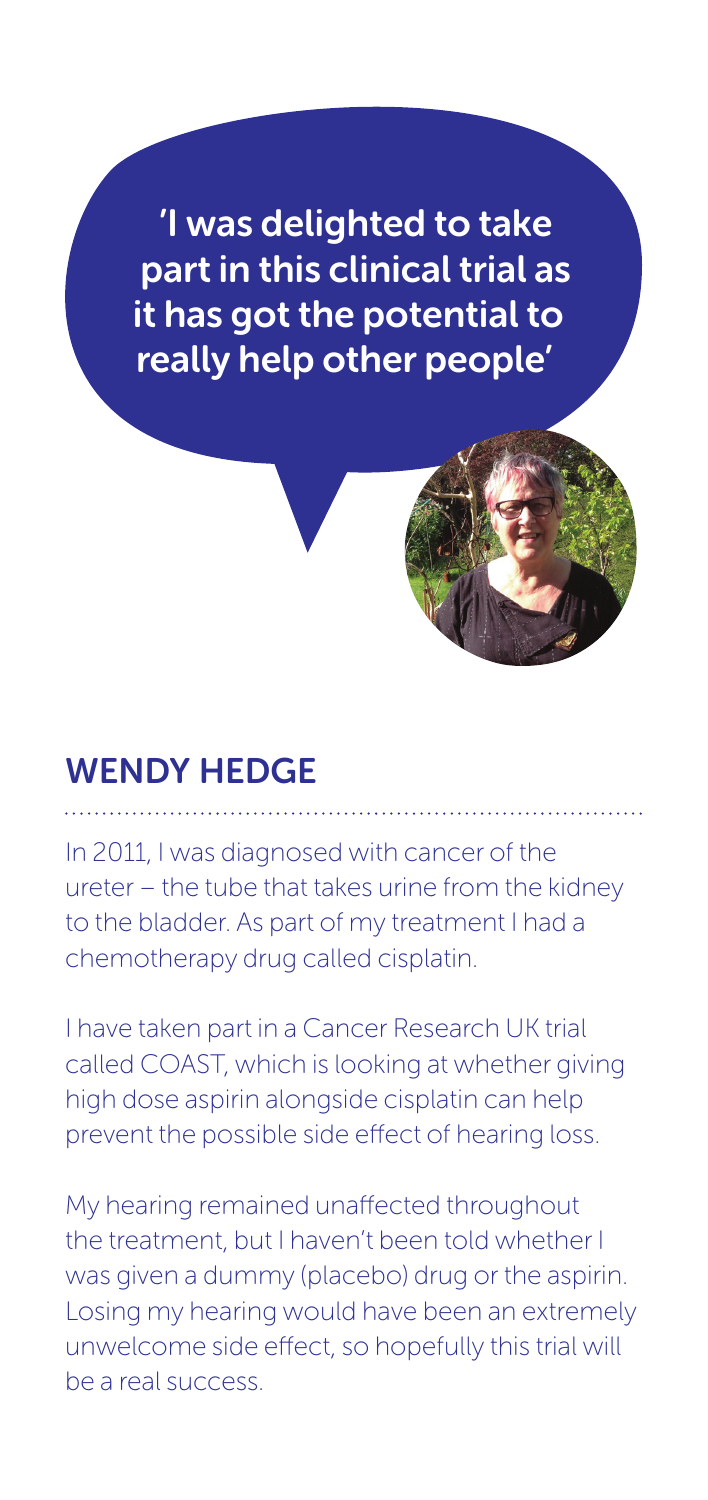### More information

We provide easy to read information in plain English about cancer treatment and cancer care. Our trials database is written specifically for patients, is updated daily and includes trial results as well as trials that are ongoing.

## Visit cruk.org/trials

If you want to talk in confidence about cancer, call our information nurses on freephone 0808 800 4040.

This leaflet is based on information from the website of Cancer Research UK. You can order our full range of leaflets free online at cruk.org/leaflets

## About Cancer Research UK

CRUK pioneers life-saving research to bring forward the day when all cancers are cured. From our volunteers and supporters to our scientists, doctors and nurses, we're all here to save more lives and prevent, control and cure all cancers. Sooner or later we will beat cancer, let's make it sooner. If you would like to support our work, please call 0300 123 1861 or visit our website cruk.org

### Information in Lithuanian

For more information about cancer in Lithuanian please visit the website of Lithuanian Cancer Patient Coalition (POLA) www.pola.lt.

Ref: CTL001 September 2014 Due for review by: September 2016 Registered Charity in England and Wales (1089464), Scotland (SC041666) and the Isle of Man (1103)



Cancer Research UK accepts no responsibility for the accuracy of this translation, nor the context in which the translation is published. This translation is solely the responsibility of POLA. © Cancer Research UK, 2015.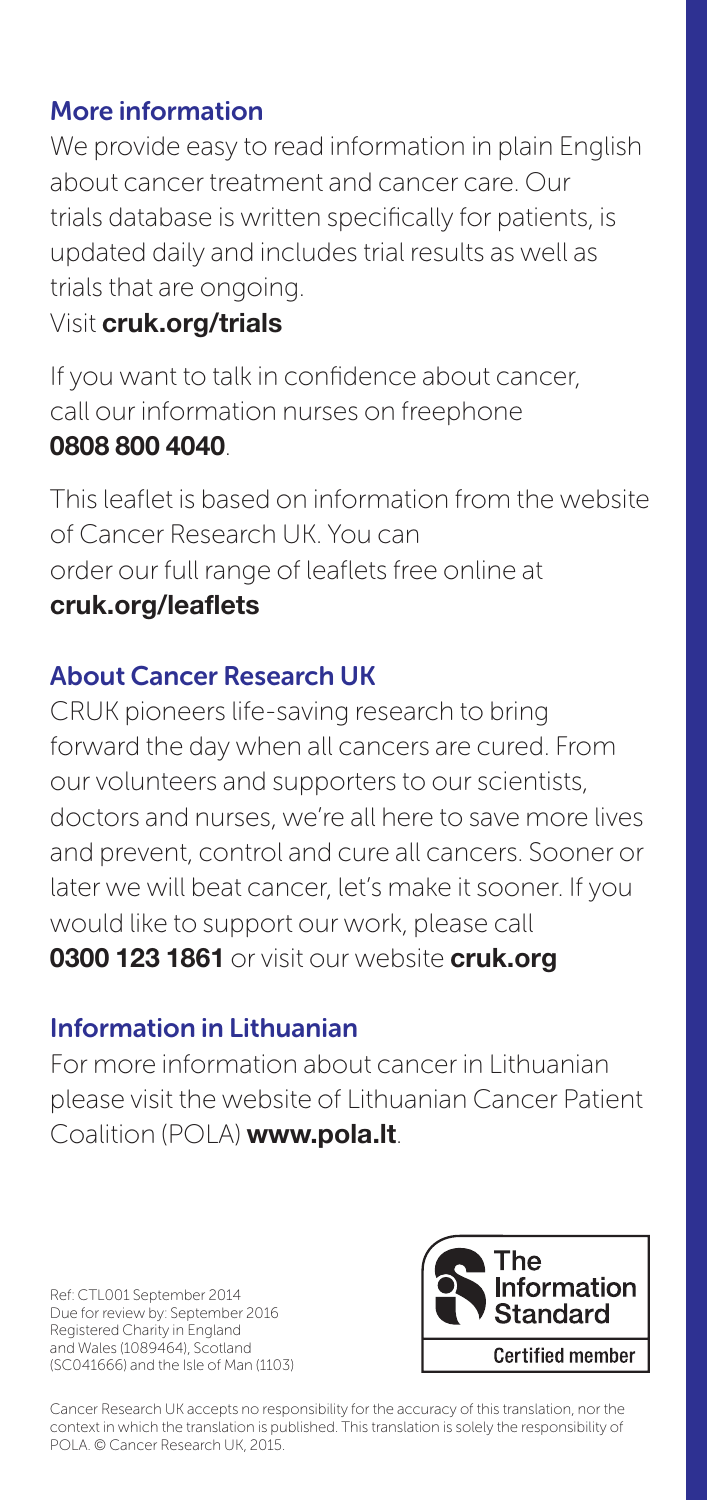# APIE KLINIKINIUS VĖŽIO TYRIMUS

# KLINIKINIAI TYRIMAI

GAUKITE daugiau informacijos apie tyrimus ir sužinokite, ar tyrimas Jums tinka, adresu cruk.org/trials.

cruk.org









**CANCER RESEARCH** 

UK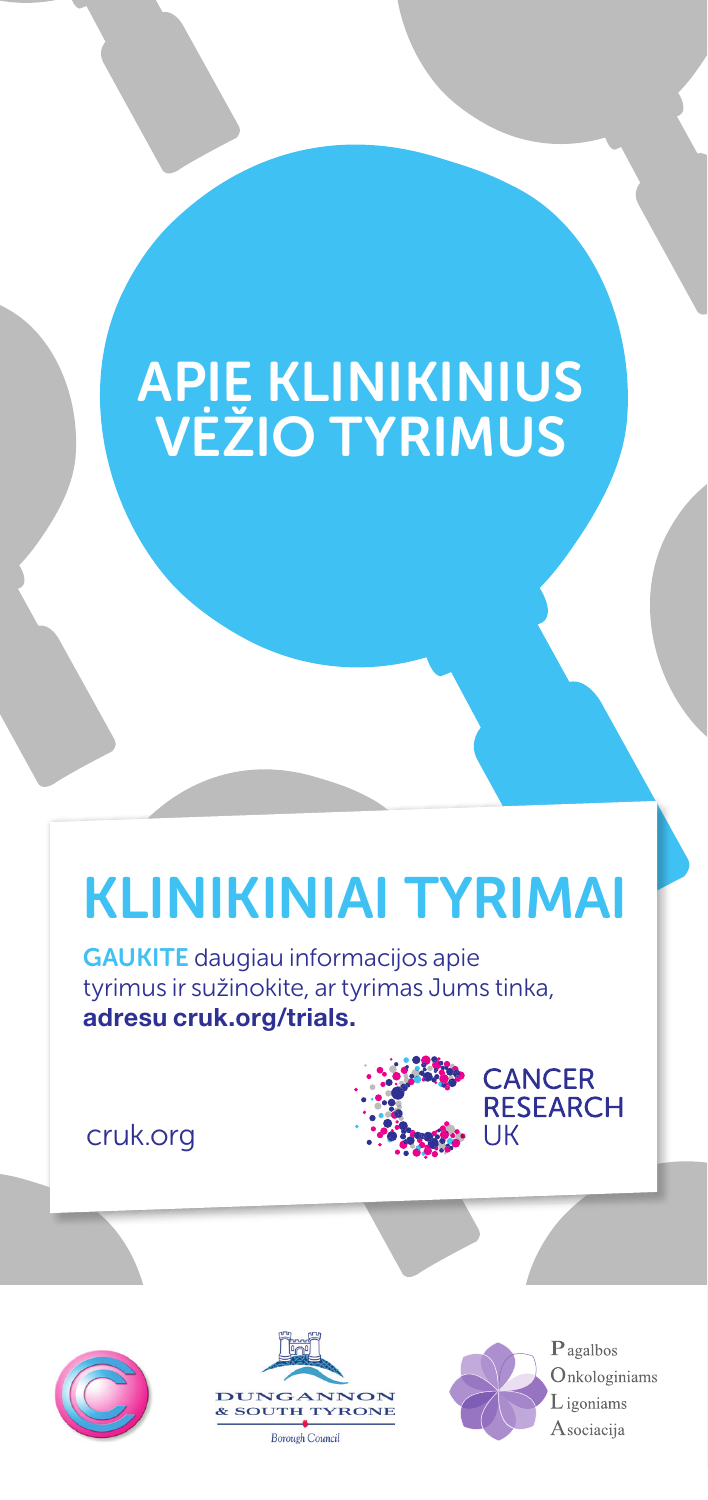# Žinome, kad vėžiu sergantiems žmonėms kyla daug klausimų. Galime padėti rasti patikimus, aiškius ir lengvai suprantamus atsakymus.

Šiame lankstinuke galite sužinoti:

- kas yra klinikiniai tyrimai;
- kokios naudos ir nepatogumų esama;
- kaip suprasti, ar yra Jums tinkamas tyrimas.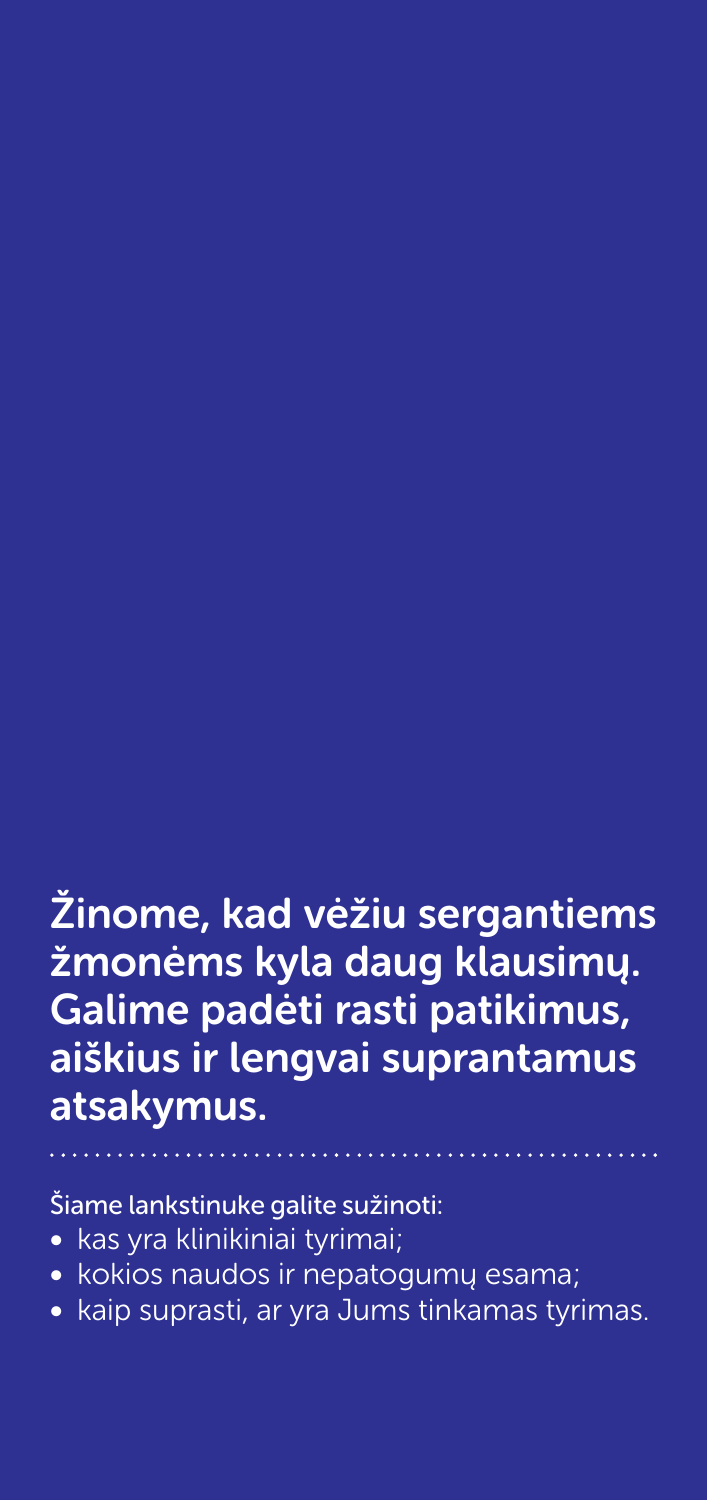# Kas yra klinikinis tyrimas?

Medicininiai moksliniai žmonių tyrimai vadinami klinikiniais tyrimais. Atliekant klinikinius vėžio tyrimus, išmėginami nauji gydymo būdai, išsiaiškinama, kaip sumažinti gydymo šalutinį poveikį ir kaip kontroliuoti simptomus. Taip pat gali būti tiriamos vėžį sukeliančios priežastys ir nauji vėžio prevencijos, diagnozavimo arba patikros būdai.

## Klinikiniai tyrimai – vienintelis patikimas būdas sužinoti, ar naujas gydymas:

- yra saugus;
- sukelia šalutinį poveikį;
- veiksmingesnis nei esamas gydymas;
- pagerina savijautą.

Jūsų saugumas labai svarbus. Vykstant tyrimui, gydytojas ir mokslinio tyrimo komanda atidžiai stebės Jūsų sveikatos būklę.

# Kokia tyrimų nauda?

- Galite išmėginti naują gydymo būdą, skiriamą tik dalyvaujant klinikiniame tyrime.
- Gali būti atliekama daugiau patikrų, laboratorinių ir radiologinių tyrimų, nei įprasta, todėl dėl savo būklės būsite tikresni.
- Padėsite pagerinti vėžio gydymą, kuris vėliau bus skiriamas kitiems pacientams.

# Kokių nepatogumų esama?

- Gali tekti dažniau atvykti į ligoninę.
- Papildomi tyrimai ir patikros gali padidinti nerimą dėl ligos eigos.
- Gali tekti pildyti papildomus dokumentus.
- Galite patirti netikėtą naujo gydymo sukeltą šalutinį poveikį.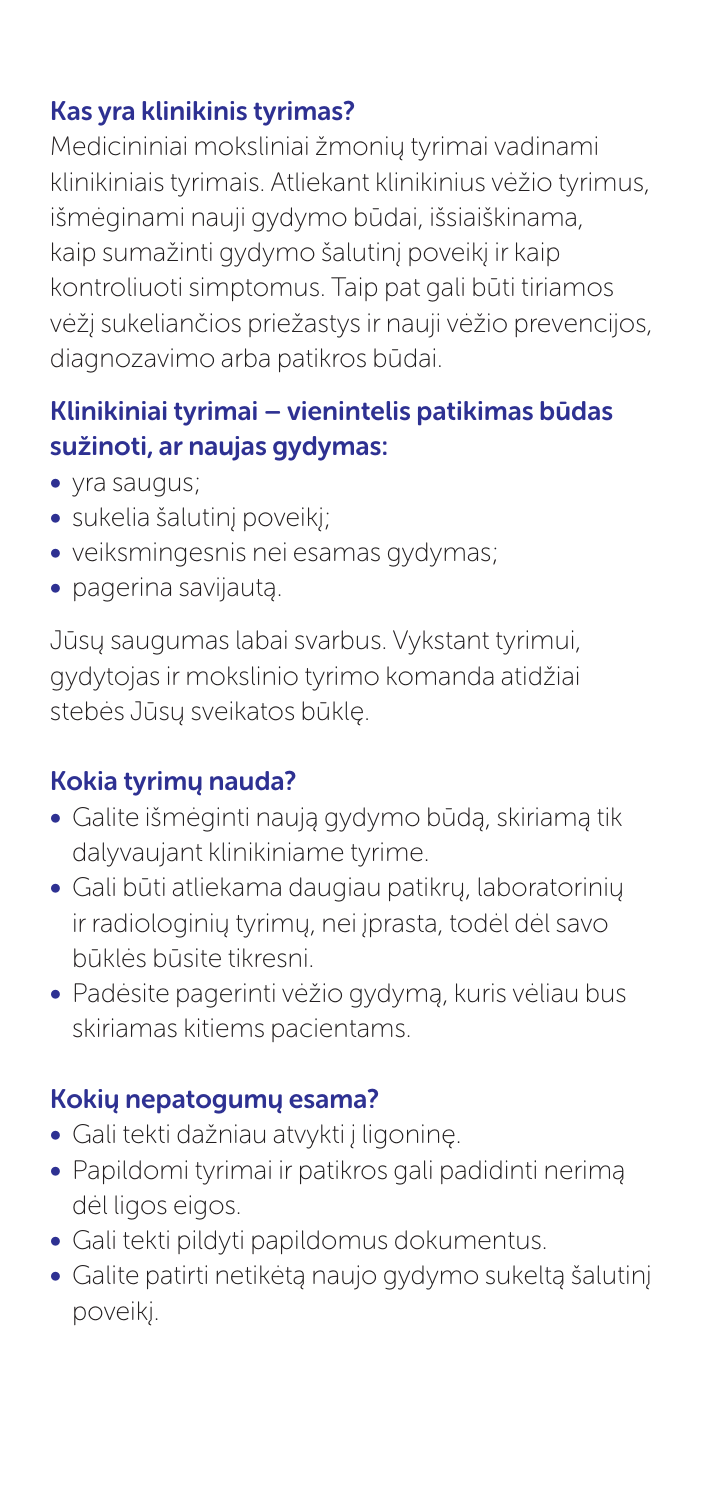### Kaip sužinoti, ar klinikinis tyrimas saugus?

Jei sutiksite dalyvauti tyrime, Jums bus išsamiai paaiškinta, kokios rizikos ir naudos esama. Be to, iš tyrimo galėsite bet kada pasitraukti, nepateikdami priežasties. Tokiu atveju Jums bus paskirtas standartinis gydymas, atsižvelgiant į vėžio rūšį ir stadiją.

Prieš tiriant žmones, nauji gydymo būdai atidžiai ištiriami laboratorijose. Tačiau bet koks naujas gydymas visada kelia šiokią tokią riziką ir nėra jokių garantijų, kad šis gydymas bus pranašesnis už standartinį gydymą.

### Kaip įsitraukti į klinikinį tyrimą?

Jei norėtumėte dalyvauti klinikiniame tyrime, pasikalbėkite su savo onkologu. Galite ir pasižvalgyti klinikinių tyrimų duomenų bazėje svetainėje adresu **cruk.org/trials**. Joje pateiktas Jungtinėje Karalystėje vykdomų klinikinių tyrimų, kuriuos remia ir "Cancer Research UK", ir kiti, sąrašas. Galite atsispausdinti svetainėje pateiktą informaciją ir aptarti ją su savo onkologu. Jei yra Jums tinkamas tyrimas, onkologas duos siuntimą pas klinikinį tyrimą vykdantį gydytoją.

> Šiuo metu Jungtinėje Karalystėje maždaug 20 proc. vėžiu sergančių žmonių dalyvauja klinikiniuose tyrimuose.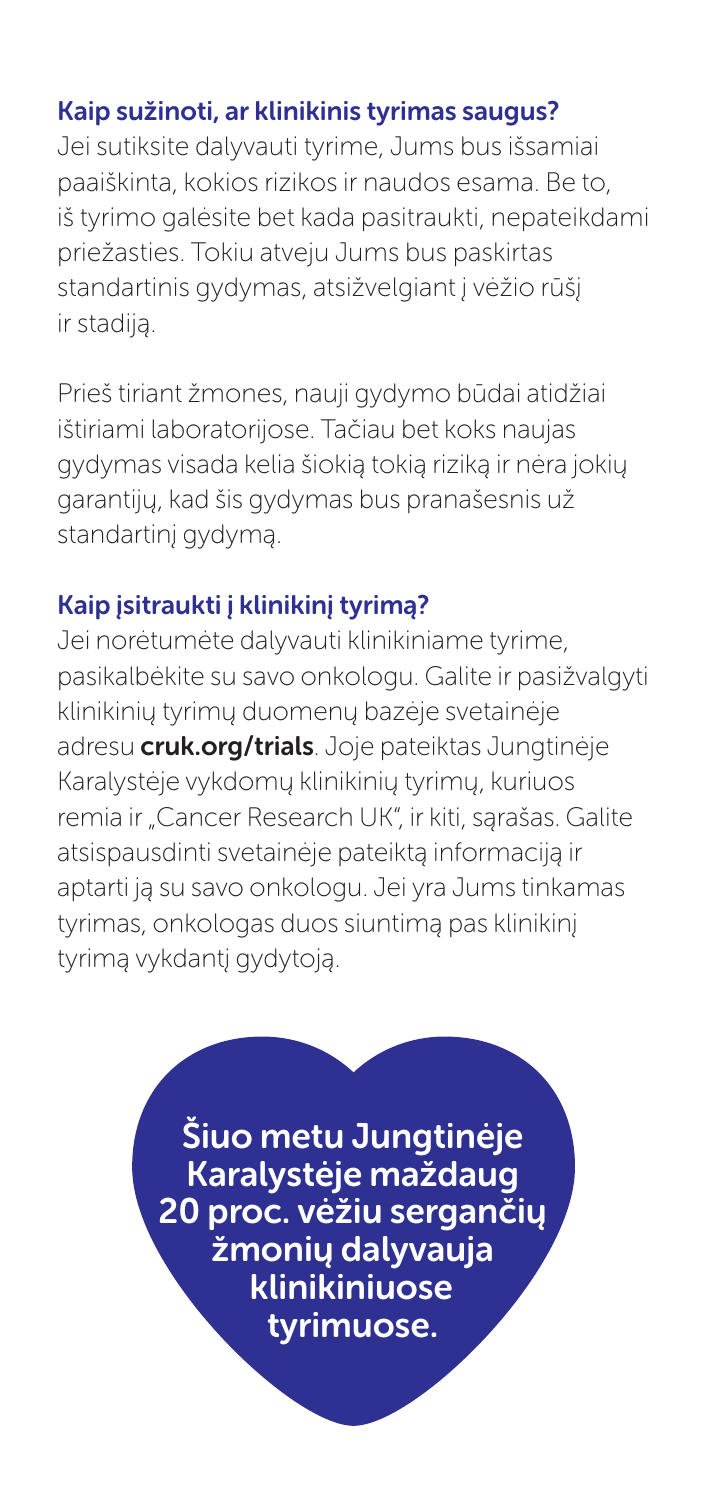# Įvairūs klinikinių tyrimų tipai

Yra keturi pagrindiniai klinikinių tyrimų tipai arba fazės. Kai pabaigiama viena mokslinio tyrimo fazė, pereinama prie kitos. Kiekvienos tyrimo fazės tikslas – atrasti ką nors naujo apie naująjį gydymo būdą arba procedūrą. Kai kuriuos tyrimus sudaro daugiau nei viena fazė.

1 fazės tyrimai dažnai yra nedidelės apimties ir juose atliekami pradiniai naujojo gydymo būdo tyrimai. Jų tikslas – išsiaiškinti saugiausią skirtiną dozę ir šalutinį poveikį. Pirmoje tyrimo fazėje dalyvaujantys žmonės dažnai serga pažengusiu vėžiu ir buvo gydyti visais esamais standartiniais gydymo būdais.

2 fazės tyrimuose aiškinamasi, kaip gerai gydymas veikia tam tikras vėžio rūšis. Be to, atlikdami šiuos tyrimus gydytojai išsiaiškina, kokia dozė tinkamiausia, koks yra galimas šalutinis poveikis ir kaip jį gydyti.

**3 fazės** tyrimuose palyginamas naujasis gydymo būdas su geriausiu esamu (standartiniu) gydymo būdu. Jie yra gerokai didesni nei 1 arba 2 fazės tyrimai. Jei per 3 fazės tyrimą nustatoma, kad naujojo gydymo rezultatai yra geresni, jis gali tapti standartiniu gydymo būdu. Į daugelį jų įtraukiamas ir gyvenimo kokybės vertinimas, kad būtų kuo daugiau sužinota, kaip gydymas arba liga Jus veikia.

4 fazės tyrimai skirti jau licencijuotiems gydymo būdams tirti. Jų tikslas – daugiau sužinoti apie šalutinį poveikį, ilgalaikę riziką ir naudą.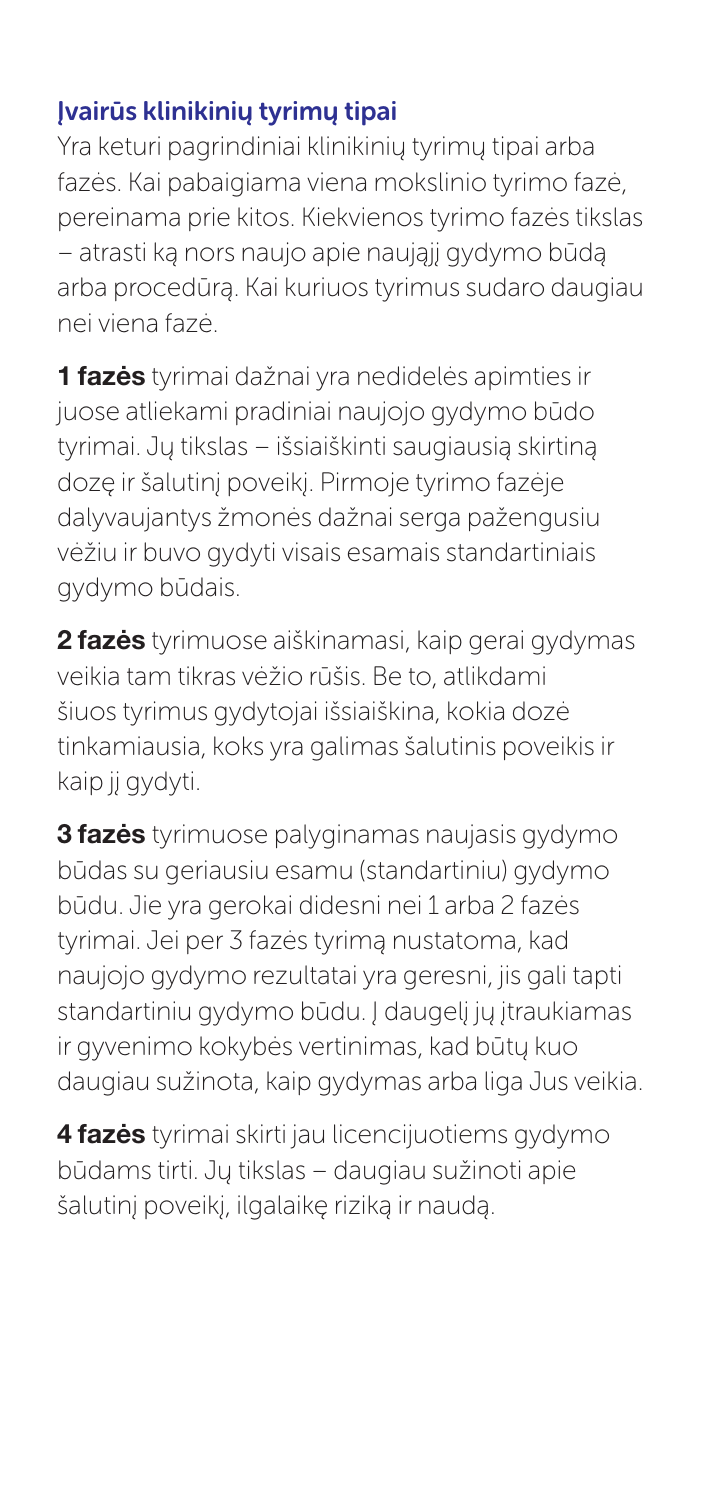### Kas yra atsitiktinės atrankos tyrimai?

Dauguma klinikinių tyrimų yra atsitiktinės atrankos. Tyrimo dalyviai atsitiktinai yra suskirstomi į skirtingas gydymo grupes – nei Jūs, nei gydytojas negali pasirinkti grupės. Taip užtikrinama, kad niekas nepaveiktų tyrimo rezultatų, nes pacientų grupės sudaromos įtraukiant panašų skaičių skirtingo amžiaus, lyties arba sveikatos būklės asmenų.

# "Cancer Research UK" ir klinikiniai tyrimai

"Cancer Research UK" šiuo metu remia beveik 250 klinikinių tyrimų, kuriuose tiriami nauji preparatai ir gydymo būdai. Esame įsipareigoję perprasti vėžį ir užtikrinti, kad po laboratorinių tyrimų būtų pereinama prie klinikinių tyrimų, kad pagerėtų visų vėžiu sergančių ligonių gyvenimo kokybė.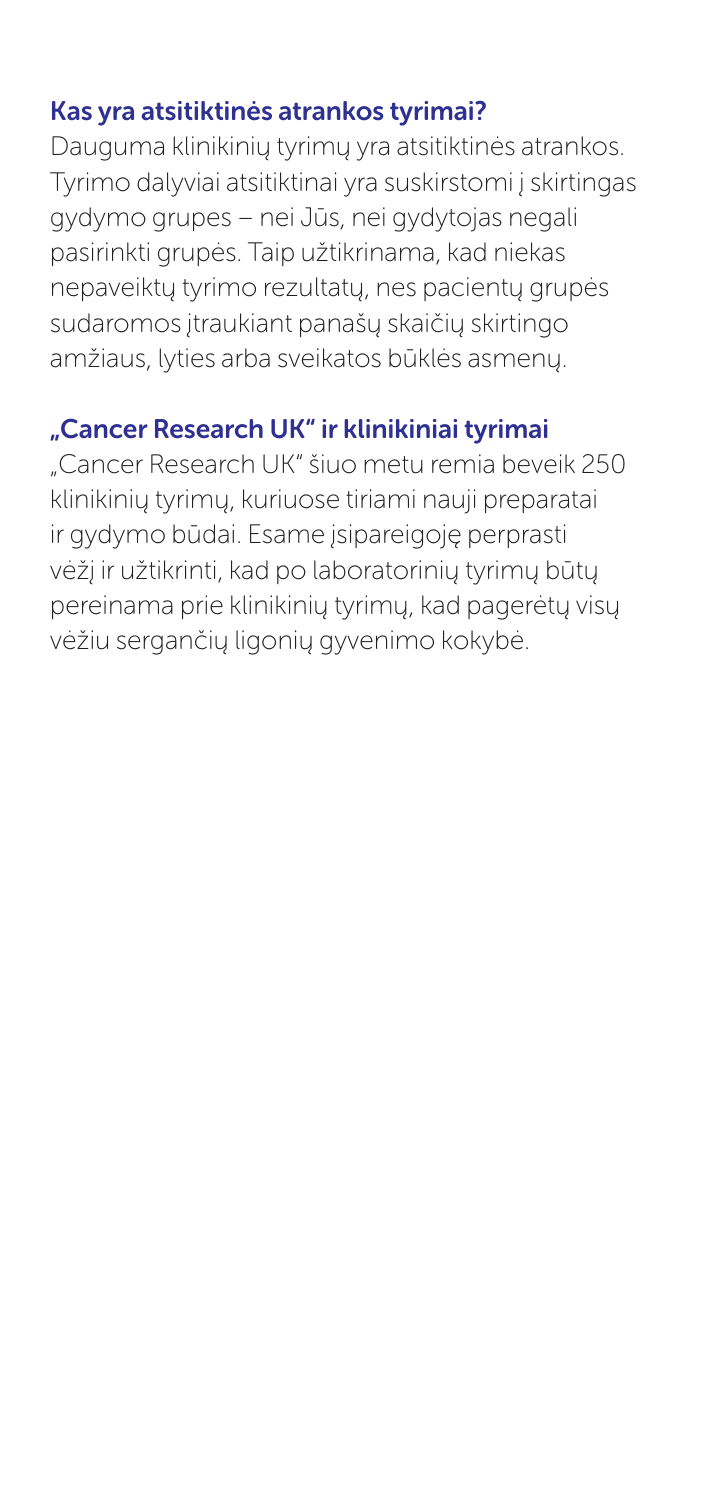..Su malonumu sutikau dalyvauti šiame klinikiniame tyrime, nes jis gali padėti kitiems žmonėms."

# Wendy Hedge

2011 m. man buvo diagnozuotas šlapimtakio (vamzdelio, kuriuo šlapimas teka iš inksto į šlapimo pūslę) vėžys. Man buvo skirtas chemoterapinis preparatas, vadinamas cisplatina.

Dalyvavau "Cancer Research UK" organizuotame tyrime COAST, kuriame buvo tiriama, ar didelės dozės aspirino, skiriamos kartu su cisplatina, gali padėti išvengti šalutinio poveikio – klausos praradimo.

Mano klausa nesutriko, bet nežinojau, ar man buvo duodama neveiksmingo preparato (placebo), ar aspirino. Klausos praradimas būtų ypač skausmingas šalutinis poveikis, todėl tikiuosi, kad šis tyrimas išties pateisins lūkesčius.